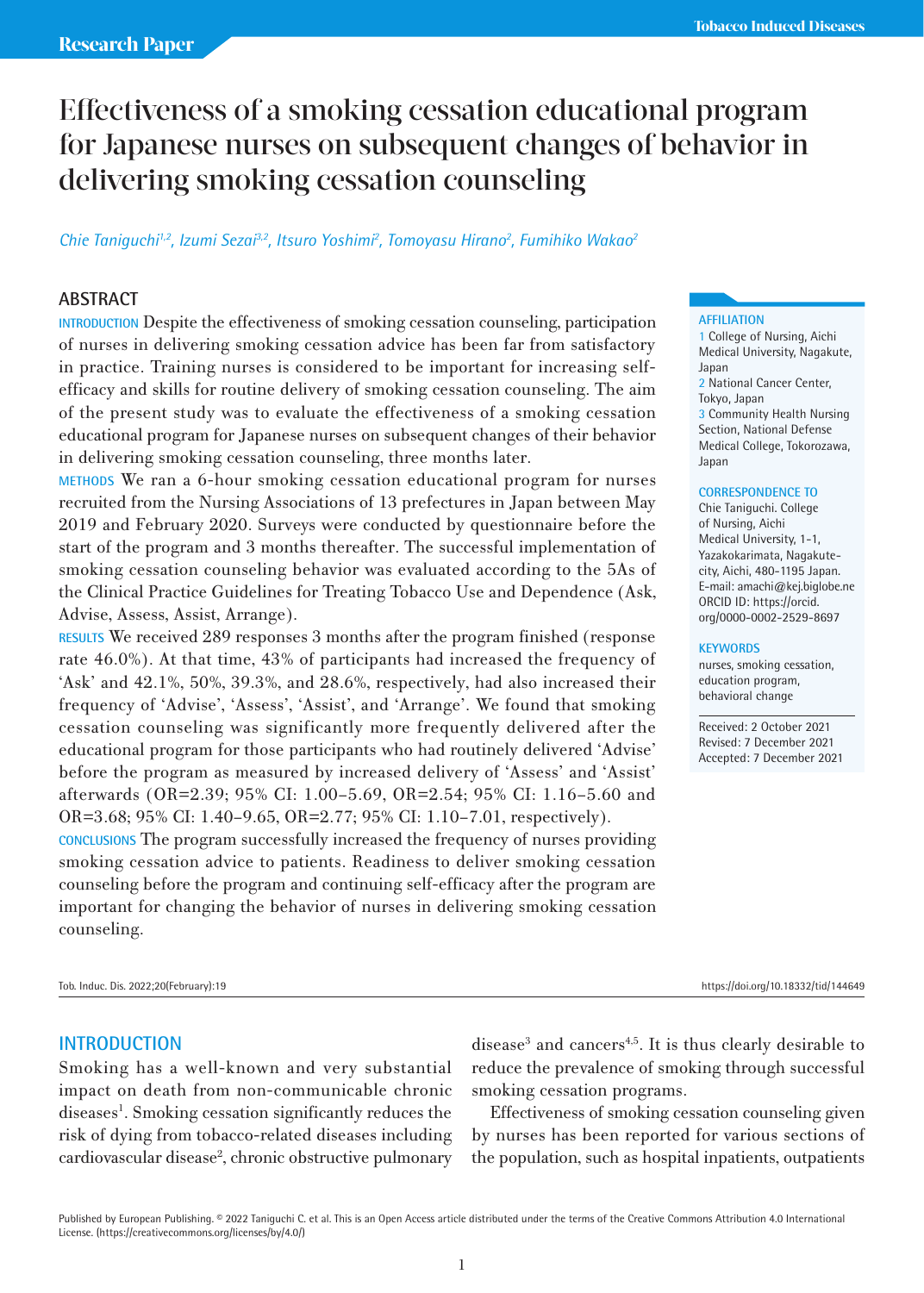and those undergoing routine health check-ups $6-9$ . A previous meta-analysis that investigated the efficacy of nurses' intervention for encouraging smoking cessation indicated that it is beneficial for helping patients to quit (OR=1.43; 95% CI:  $1.24-1.66$ )<sup>8</sup>. Despite this documented effectiveness of smoking cessation counseling, many studies suggest that participation of nurses in delivering such advice has been far from satisfactory<sup>10-12</sup>.

Skill training and motivational programs for nurses to encourage the delivery of smoking cessation counseling is likely to be important for increasing the success of this important activity, and for nurses to routinely deliver such advice and to act on it themselves. Previously, we reported the real-world situation of Japanese nurses' smoking cessation practices<sup>13</sup>. Results suggested that patients treated at institutions in which nurses received smoking cessation counseling skill training showed significantly higher quitting rates than patients nursed by staff who had not received such training<sup>13</sup>. A few other studies have investigated the effectiveness of smoking cessation training for nurses for their subsequent counseling behaviors<sup>14,15</sup>. Borrelli et al.<sup>16</sup> conducted a one-day smoking cessation training program trial for home healthcare nurses and investigated their attitudes and actual practices 6 months thereafter. They reported that brief training was associated with changes in both attitudes and behaviors regarding smoking cessation counseling16. Despite the advantages of long-term follow-up, this study was limited in that it involved only 63 nurses and the training program was not standardized. For these reasons, we decided to perform a trial of a one-day smoking cessation educational program for Japanese nurses and to investigate the effectiveness of the program in influencing the participants' subsequent behavioral changes in the delivery of smoking cessation advice in practice.

# **METHODS**

# **Study design**

This was a longitudinal study using survey questionnaire responses before implementing the smoking cessation educational program and 3 months thereafter.

### **Settings**

We organized a smoking cessation educational program

for nurses between May 2019 and February 2020 with the cooperation of the Nursing Associations in 13 prefectures in Japan. The program consisted of three sessions spaced over six hours. Because this program aimed to assess the delivery of smoking cessation counseling in practice, most of the participants had already provided some smoking cessation support to their patients in the past. Therefore, we focused on the stage of 'Assess' and 'Assist' in the so-called 5As of the Clinical Practice Guidelines for Treating Tobacco Use and Dependence<sup>17</sup> as follows:

- First session (1 hour): a physician provided information on the harm of active smoking, passive smoking, merits of quitting smoking, mechanism of nicotine dependence, and knowledge of heated tobacco products (HTPs).
- Second session (2.5 hours): a lecture by a nurse specializing in smoking cessation counseling and brief active learning exercise on providing smoking cessation counseling focusing on 'Assess' and 'Assist'18. This session consisted of items dealing with 'Effectiveness of nurses' counseling for smoking cessation', 'Stage of change', 'Assessment of stage', 'How to increase patients' motivation and self-efficacy of quitting smoking' and 'How to make personal quit plan for preparation stage patients'.
- Third session  $(2.5 \text{ hours})$ : workshop on how to advise patients, including skill training by a specialized public health nurse together with a member of the Motivational Interviewing Network of Trainers<sup>19</sup>. This session consisted of items dealing with 'Motivational interviewing', 'Partnership with patients', 'Acceptance and compassion', 'Strengthen personal motivation', and 'Role-play with participants: Smoking cessation counseling for precontemplation stage and contemplation stage patients'.

We arranged a self-administered questionnaire survey just before the nurses participated in the program and 3 months thereafter. The before and after questionnaires were linked by assigning them an identical random number.

# **Participants**

We advertised at the 47 prefectural Nursing Associations (NA) for nurses willing to participate in a smoking cessation educational program. Of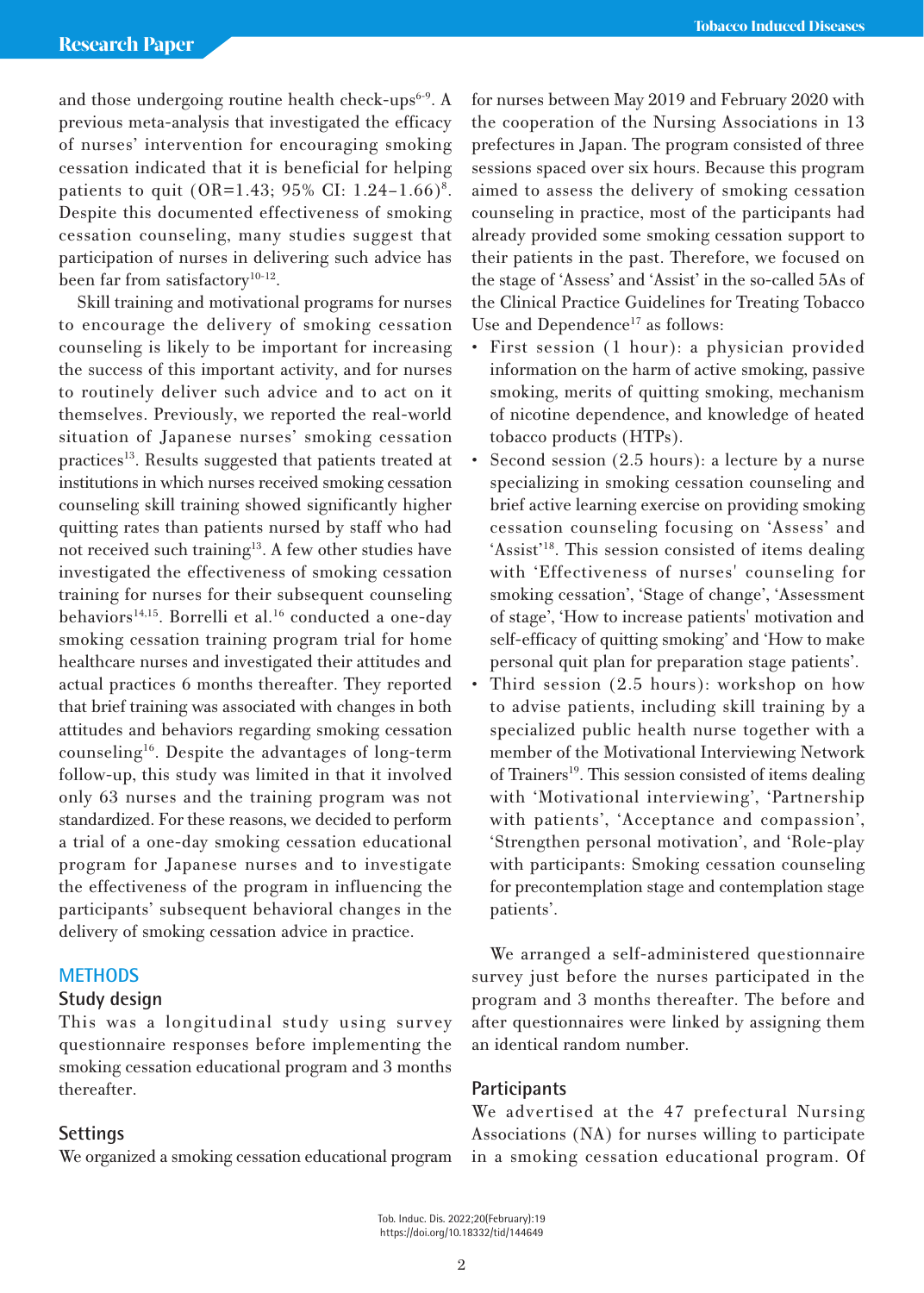these 47 associations, the following 13 agreed to cooperate: Yamagata (number of participants, 51), Kumamoto (71), Tochigi (25), Chiba (27), Gunma (25), Hokkaido (71), Yamanashi (50), Osaka (82), Kyoto (37), Okinawa (67), Shimane (35), Saitama (119), and Aichi (22) (Figure 1). Each NA recruited participants for the program by internet or mail. The fee for participation was set by each NA, ranging from about 2000 to 5000 yen. The definition of 'nurses' used in this study encompassed those who were nationally qualified or locally qualified in the prefecture, including associate nurses, registered nurses, public health nurses, and midwives.

# **Measures and variables**

Demographic information included age, sex, type of nurse, educational and nursing histories, information on the workplace, and smoking status. Self-efficacy for smoking cessation counseling was defined as confidence in the ability to counsel patients who smoke. It was rated on a scale of 1 (not at all confident) to  $10$  (very confident)<sup>16</sup>. Participants whose self-efficacy had increased by at least one point 3 months after the program were defined as the 'positive group', and those with no change or a decrease were

defined as the 'negative group'. Smoking cessation practices were defined based on the 5As (Ask, Advise, Assess, Assist, Arrange)<sup>17</sup>. Participants were asked about their frequency of delivering smoking cessation counseling based on the 5As using the five responses 'always', 'usually', 'sometimes', 'rarely', and 'never'. We assigned those who answered 'always', 'usually' or 'sometimes' to an initial 'positive behavior' group and those who answered 'rarely' or 'never' to a 'negative behavior' group.

# **Statistical analysis**

We calculated the frequency of 'positive behavior' for each of the 5As 3 months after the program for those participants who were assigned to the 'negative behavior' group before the program. To assess factors associated with increased delivery of 'Assess' and 'Assist' 3 months after the program among these participants, we performed multivariable logistic regression analysis with adjustment for age, education level (less than vs more than 4 years of nursing education), workplace (health or prevention workplace such as public health center or health check-up center vs medical workplace such as hospital or clinic), changing self-efficacy for

Figure 1. Map showing the 13 prefectural Nursing Associations that participated in the program



Tob. Induc. Dis. 2022;20(February):19 *Figure 1. Map showing the 13 prefectural Nursing Associations that participated in the*  https://doi.org/10.18332/tid/144649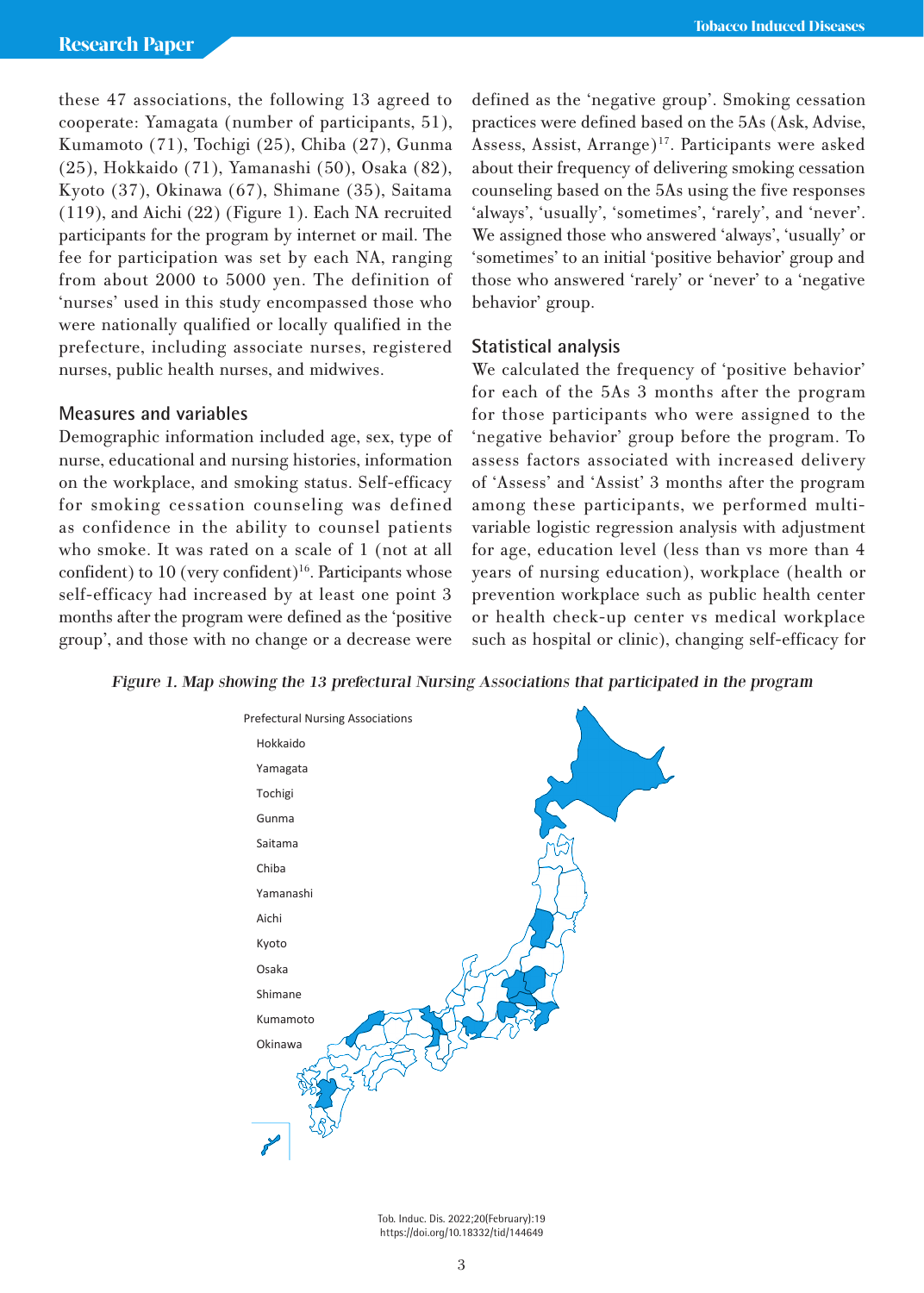smoking cessation counseling before and 3 months after the program (negative vs positive-efficacy group), and implementation status of 'Ask', 'Advise', 'Assess' before the program (negative vs positive). Significance was set at  $p<0.05$ . STATA version 16 (STATA Corp, College Station, TX) was used for the analysis.

# **RESULTS**

# **Characteristics of the study subjects**

A total of 628 nurses participated in the program, of whom 289 responded to the questionnaire 3 months

## Table 1. Characteristics of respondents who participated in a cross-sectional survey, 2019– 2020  $(N=289)$

| <b>Characteristics</b>                                                  | $\overline{\mathbf{n}}$ | $\%$ | Mean (SD)  |
|-------------------------------------------------------------------------|-------------------------|------|------------|
| Sex                                                                     |                         |      |            |
| Male                                                                    | 13                      | 4.5  |            |
| Female                                                                  | 276                     | 95.5 |            |
| Age (years)                                                             |                         |      | 45.6 (9.8) |
| Types of nurses                                                         |                         |      |            |
| Practical                                                               | 12                      | 4.2  |            |
| Registered                                                              | 223                     | 78.2 |            |
| Public health                                                           | 46                      | 16.1 |            |
| Midwife                                                                 | 4                       | 1.4  |            |
| <b>Education level</b>                                                  |                         |      |            |
| High school                                                             | 7                       | 2.4  |            |
| Vocational school                                                       | 206                     | 71.3 |            |
| Junior college                                                          | 22                      | 7.6  |            |
| College                                                                 | 45                      | 15.6 |            |
| Graduate school                                                         | 4                       | 1.4  |            |
| Other                                                                   | 5                       | 1.7  |            |
| Nursing experience (years)                                              |                         |      | 21.1(9.8)  |
| Workplace                                                               |                         |      |            |
| Hospital                                                                | 195                     | 67.4 |            |
| Clinic                                                                  | 29                      | 10.0 |            |
| Public health center                                                    | 12                      | 4.2  |            |
| Health check-up center                                                  | 25                      | 8.7  |            |
| Other                                                                   | 28                      | 9.7  |            |
| <b>Smoking status</b>                                                   |                         |      |            |
| Current smoker                                                          | 16                      | 5.6  |            |
| Fx-smoker                                                               | 76                      | 26.4 |            |
| Never smoker                                                            | 196                     | 68.0 |            |
| Self-efficacy for smoking<br>cessation counseling before<br>the program |                         |      | 3.6(2.2)   |

thereafter (response rate 46.0%). The mean age of the respondents was  $45.6\pm9.8$  years (range:  $23-80$ ) (Table 1). Almost 80% of respondents were registered nurses with a national qualification. Over 70% of the respondents worked in medical institutions such as hospitals or clinics. Only 16 respondents (5.6%) were current smokers when they participated in the program (Table 1).

# **Delivery of smoking cessation counseling based on the 5As before and 3 months after the program**

The proportion of participants who had positive behavior for counseling according to the 5As as defined in the Methods is shown in Figure 2. The proportion positive for 'Assess' and 'Assist' was significantly increased after the program (62% to 71% and 50% to 57%, respectively, p<0.05 for both), whereas 'Ask', 'Advise' and 'Arrange' were not. The proportion of those for whom delivery of the 5As gradually decreased with advancing steps for cessation counseling from 'Ask' through to 'Arrange' is shown in Figure 2.

# **Behavioral change in delivering cessation counseling after participating in the program**

Of the participants who had initially given a negative response to the 'Ask' question, 43% were positive for this item at 3 months thereafter (Figure 3). At this time, 42.1%, 50%, 39.3%, and 28.6% of nurses who had been negative for 'Advise', 'Assess', 'Assist', and 'Arrange' before participating in the program, became positive for this behavior (Figure 3).

# **Factors associated with positive post-program changes of smoking cessation counseling practices**

We performed logistic regression analysis to identify factors associated with a positive behavioral change for the 'Assess' and 'Assist' items of the clinical practice guidelines for treating tobacco use and dependence, after adjusting for confounding factors in participants who had infrequently practiced smoking cessation counseling before participating in the program (Table 2). Positive changes of self-efficacy for smoking cessation counseling 3 months after participating in the program were apparent (adjusted odds ratio, AOR=2.39; 95% CI: 1.00–5.69). The delivery of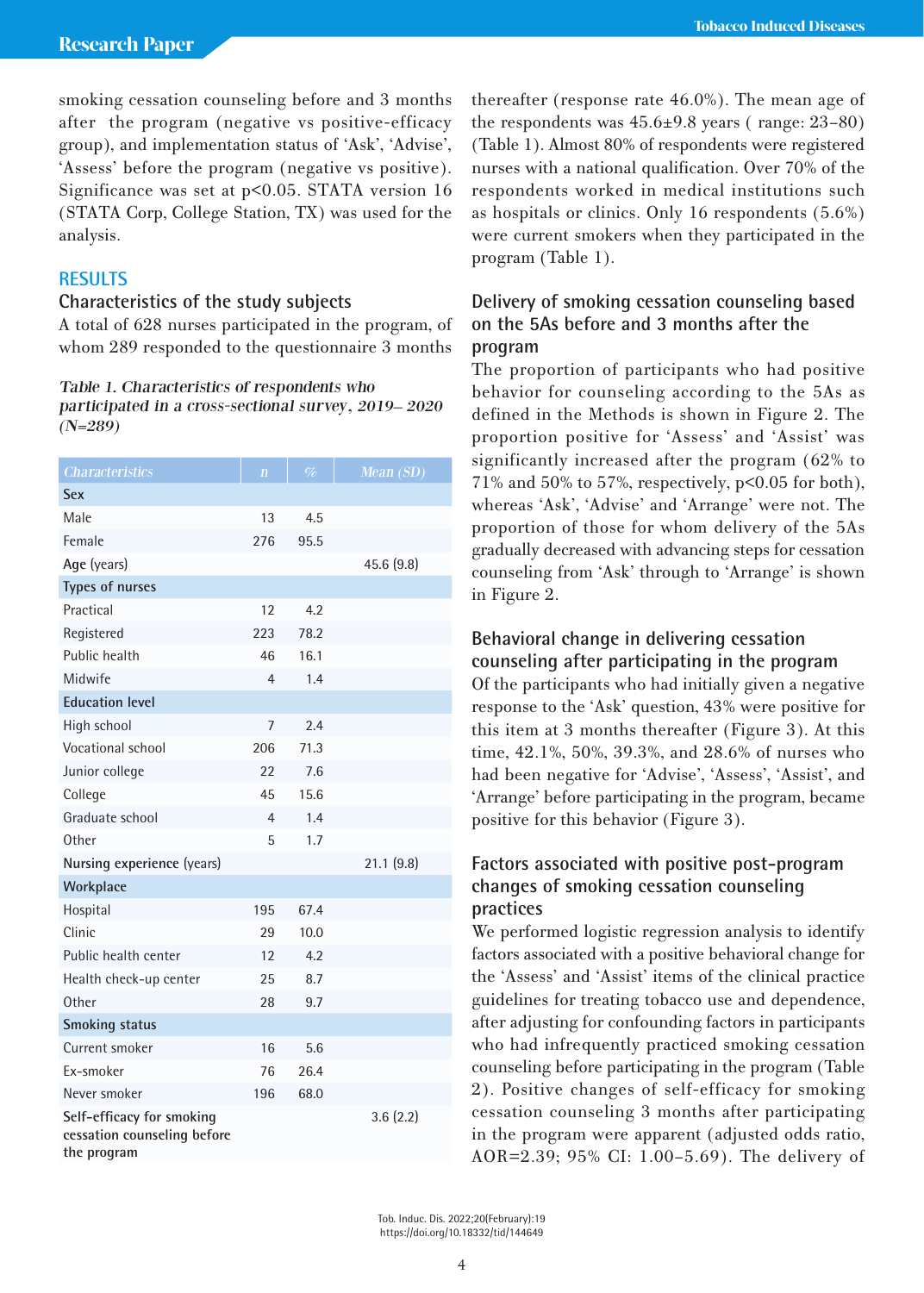



Figure 3. Frequency of smoking cessation counseling at 3 months after the program for those who did not offer smoking cessation counseling before participating in the educational program *educational program*



The proportion of nurses who changed their behavior positively after the program is given on the left.<br>

#### Table 2. Factors associated with post-program change of smoking cessation counseling delivering 'Assess' and 'Assist' participants (N=289) *program*  $(-289)$ *those who did not offer smoking cessation counseling before participating in the educational*

|                                                         |                                                  | <b>Assess</b> |              | <b>Assist</b> |            |       |               |
|---------------------------------------------------------|--------------------------------------------------|---------------|--------------|---------------|------------|-------|---------------|
|                                                         |                                                  | <b>AOR</b>    | $\mathbf{D}$ | $95\%$ CI     | <b>AOR</b> | m,    | $95\%$ CI     |
| Age (years)                                             |                                                  | 0.41          | 0.061        | $0.16 - 1.04$ | 0.39       | 0.025 | $0.17 - 0.89$ |
| <b>Education level</b>                                  | Less than 4 years of nursing<br>education (Ref.) |               |              |               | 1          |       |               |
|                                                         | More than 4 years of nursing<br>education        | 1.39          | 0.595        | $0.41 - 4.75$ | 0.86       | 0.768 | $0.31 - 2.39$ |
| Workplace <sup>a</sup>                                  | Health or Prevention (Ref.)                      |               |              |               | 1          |       |               |
|                                                         | Medical                                          | 1.04          | 0.958        | $0.28 - 3.87$ | 1.62       | 0.421 | $0.50 - 5.21$ |
| Changing self-efficacy<br>after $3$ months <sup>b</sup> | Negative change or no change<br>(Ref.)           |               |              |               | 1          |       |               |
|                                                         | Positive change                                  | 2.39          | 0.049        | $1.00 - 5.69$ | 2.54       | 0.02  | $1.16 - 5.60$ |
|                                                         |                                                  |               |              |               |            |       |               |

**Continued** 

Tob. Induc. Dis. 2022;20(February):19 https://doi.org/10.18332/tid/144649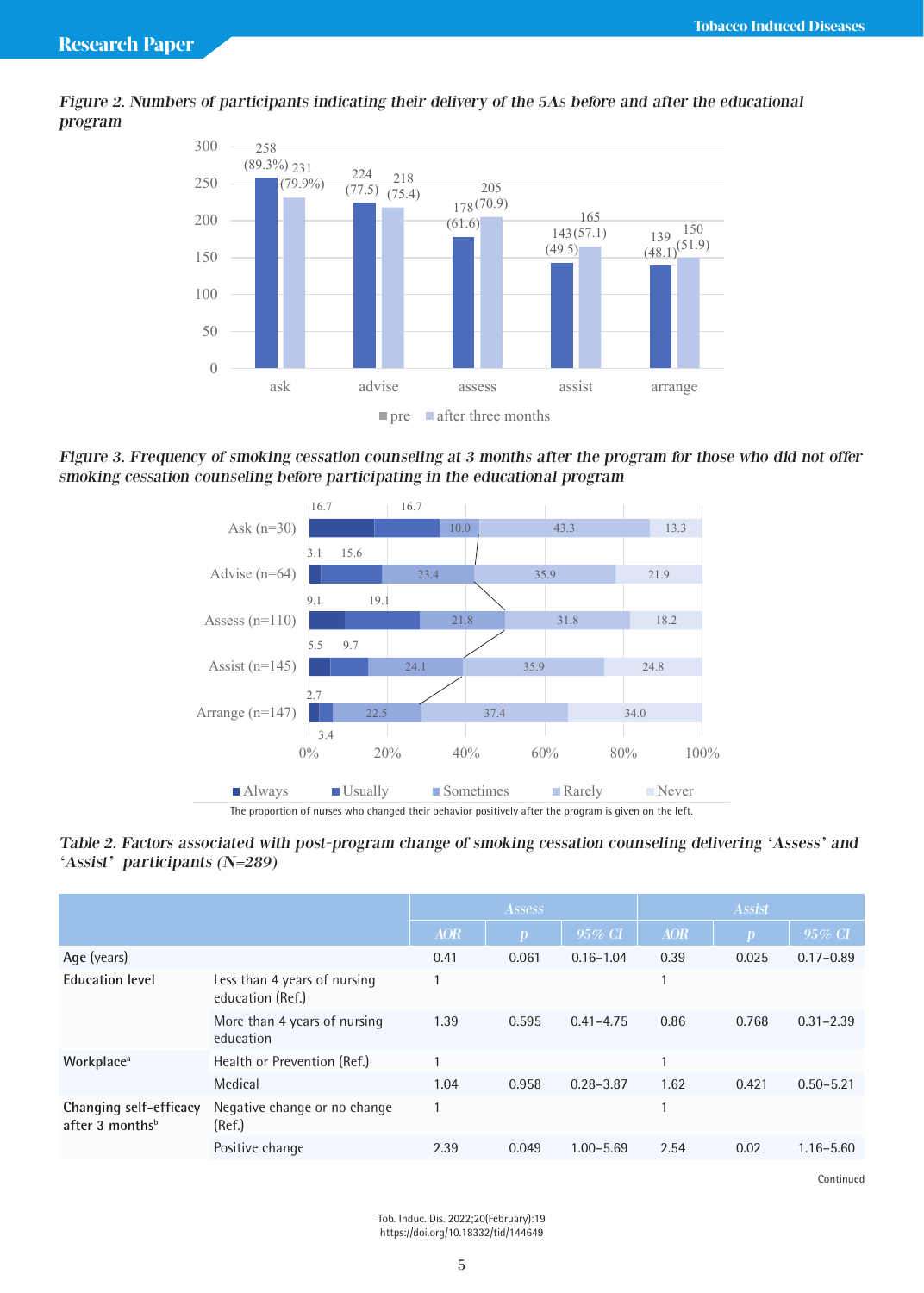### Table 2. Continued

|                                                            |                                        | <b>Assess</b> |              | <b>Assist</b>            |              |                  |               |
|------------------------------------------------------------|----------------------------------------|---------------|--------------|--------------------------|--------------|------------------|---------------|
|                                                            |                                        | <b>AOR</b>    | $\mathbf{D}$ | $95\%$ CI                | <b>AOR</b>   | $\boldsymbol{p}$ | 95% CI        |
| Implementation status<br>of 'Ask' before the<br>program    | Rarely, never (Ref.)                   |               |              |                          |              |                  |               |
|                                                            | Always, usually, sometime              | 0.90          | 0.859        | $0.28 - 2.85$            | 1.17         | 0.801            | $0.36 - 3.82$ |
| Implementation status<br>of 'Advise' before the<br>program | Rarely, never (Ref.)                   |               |              |                          | и            |                  |               |
|                                                            | Always, usually, sometime              | 3.68          | 0.008        | $1.40 - 9.65$            | 2.77         | 0.031            | $1.10 - 7.01$ |
| Implementation status<br>of 'Assess' before the<br>program | Rarely, never (Ref.)                   |               |              | ۰                        | <sub>1</sub> |                  |               |
|                                                            | Always, usually, sometime              |               |              | $\overline{\phantom{0}}$ | 1.93         | 0.109            | $0.86 - 4.31$ |
| Changing self-efficacy<br>post-program (not<br>adjusted)   | Negative change or no change<br>(Ref.) |               |              |                          |              |                  |               |
|                                                            | Positive change                        | 1.18          | 0.760        | $0.42 - 3.31$            | 0.89         | 0.809            | $0.33 - 2.36$ |

a Health or Prevention: public health center or health check-up center. Medical: hospital or clinic. b Changing self-efficacy for smoking cessation counseling 3 months after the program. AOR: adjusted odds ratio; adjustment for age, education level (less than vs more than 4 years of nursing education), workplace (health or prevention workplace such as public health center or health check-up center vs medical workplace such as hospital or clinic), changing self-efficacy for smoking cessation counseling before and after 3 months the program (negative vs positive-efficacy group), and implementation status of 'Ask', 'Advise', 'Assess' before the program (negative vs positive).

the 'Advise' item before the program (AOR=3.68; 95% CI: 1.40–9.65) was associated with increased frequencies of delivery of 'Assess'. Age (AOR=0.39; 95% CI: 0.17–0.89), self-efficacy (AOR=2.54; 95% CI: 1.16–5.60), and delivery of 'Advise' before the program (AOR=2.77; 95% CI: 1.10–7.01) were associated with an increased frequency of delivery of 'Assist' thereafter. Also, to compare changing selfefficacy after the program, we performed univariate logistic regression analysis. Positive change after the program was observed for 'Advise' and 'Assist' (AOR=1.18; 95% CI: 0.42–3.31 and AOR=0.81; 95% CI: 0.33–2.36, respectively).

### **DISCUSSION**

This study found that a one-day smoking cessation educational program contributed to increasing the frequency of Japanese nurses providing smoking cessation counseling among those who had previously infrequently advised patients according to the 5As of the clinical practice guidelines for treating tobacco use and dependence. Nurses who had infrequently assessed the readiness of patients to quit smoking before they participated in the educational program had significantly increased this activity 3 months thereafter. Increase of self-efficacy for smoking cessation counseling and experience of having previously delivered the 'Advise' item to encourage

patients to quit smoking were positively associated with increased frequency of employing the 'Assess' and 'Assist' items thereafter.

The effectiveness of this program was evaluated by assessing nurses' behavioral changes using the 5As method. Previously, only a few studies had evaluated the efficacy of smoking cessation educational programs for nurses by comparing their behavior before and after participating in such a program14,16,20. Different from our approach, Barta et al.15 reported on a 2-hour brief intervention training program based on the 5As, but only with 20 nurses, to assess changing self-efficacy and practices 6 weeks after the program. The results suggested a positive effect of the program on nurses' smoking cessation counseling evaluated through the 5As, except for the 'Ask' item<sup>15</sup>. The authors suggested that this latter finding may be attributed to the nurses already having asked about the patients' smoking status during their routine admission assessment. As in that study<sup>15</sup>, most nurses who participated in our program were already consistently involved in screening patients' tobacco use prior to taking part in the program.

In another study, Hughes et al.<sup>14</sup> first delivered a 20 minute lecture on the 5As and provided participants with a 5As Pocket Guide. The 36 nurses in that study were not found to have improved their knowledge and delivery of 5As-based counseling 4 weeks after the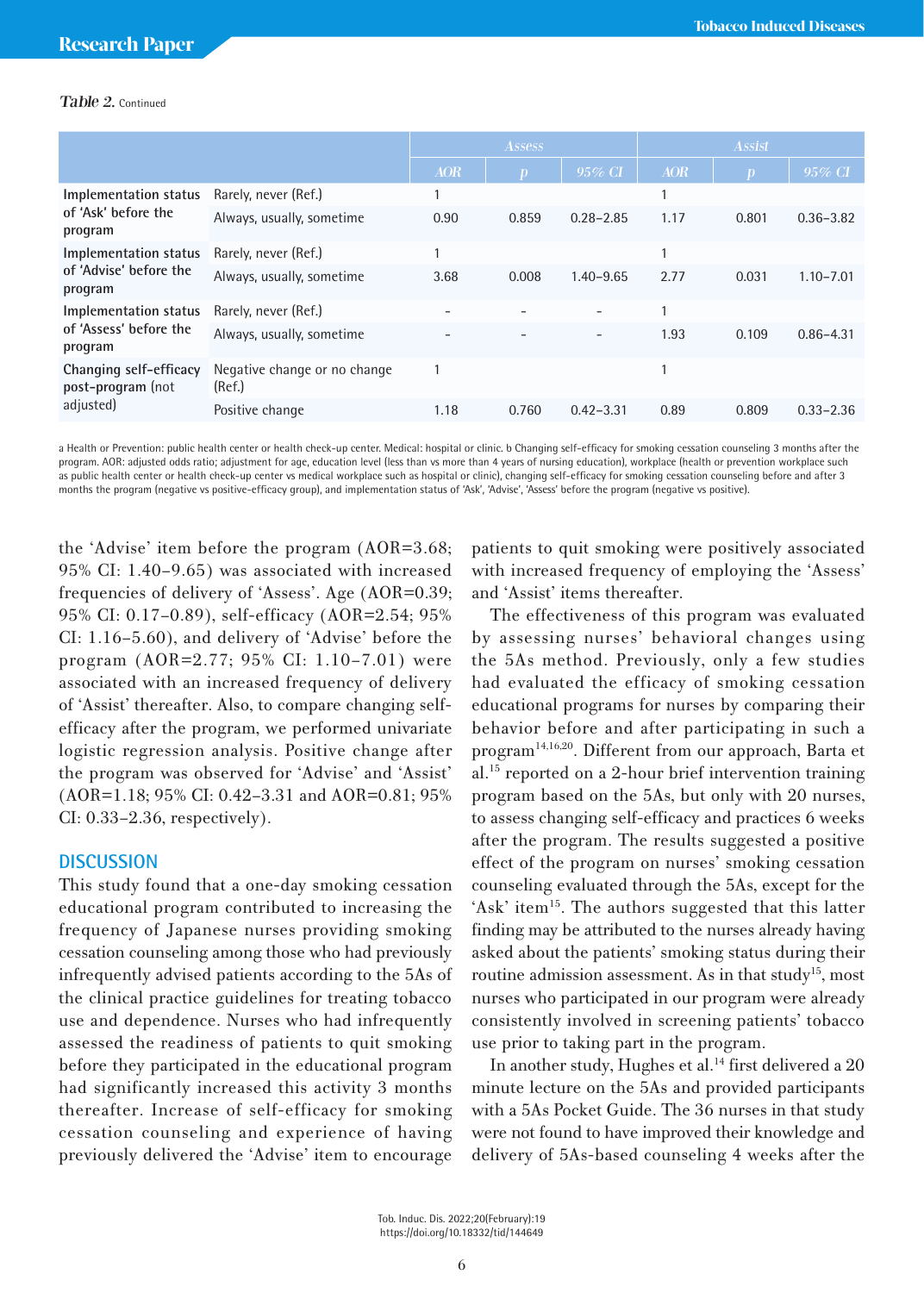program. The authors mentioned that little practice and repetition after the program may have prevented reinforcement of knowledge retention and skill  $acquisition<sup>14</sup>$ . The content of the educational programs in most previous studies was focused on how to use the 5As in a short time.

Finally, Gonzalez et al.<sup>20</sup> used a 2-hour educational program for smoking cessation counseling for 42 nurses working in an Emergency Department. This educational program consisted of the patient flagging a chart of tobacco use, smoking cessation counseling for patients, providing telephone quitline numbers, and referring patients to community-based services and for pharmacological assistance. Results suggested that nurses' smoking cessation delivery of 'Assess', 'Assist', and 'Arrange' was changed positively 2 weeks after the program<sup>20</sup>. The authors noted that the participants already had relatively high levels of delivering advice to quit at baseline, and this did not change significantly as a result of the program. Further steps (Assess, Assist, Arrange) were not routinely implemented to help patients quit smoking<sup>20</sup>. This program consisted of practical smoking cessation education to help nurses who worked in an Emergency Department. However, the follow-up period was only 2 weeks. This might be too short a time to accurately assess the effectiveness of the educational program. In addition, most studies that evaluated the efficacy of nurses' smoking cessation educational programs reported on less than 100 subjects. In contrast, our study comprised 289 participants from 13 prefectures across Japan surveyed before and 3 months after the educational program. Our program was also longer and its content also included more practical skill training over 6 hours.

Those participants already delivering 'Advise' for patients to quit smoking showed significant positive behavioral change for both the 'Assess' and 'Assist' items 3 months thereafter. The results of an RCT using an e-learning program for nurses' smoking cessation education suggested that nurses with more than the average number of years of counseling experience delivered better smoking cessation advice in practice<sup>21</sup>. We considered that participants who already exhibited a readiness for routinely delivering 'Ask' were more likely to be encouraged to go to the next steps of 'Assess' and 'Assist' after the program.

Increased self-efficacy for the delivery of smoking

cessation counseling 3 months after the program was significantly associated with positive behavioral changes. However, increased self-efficacy after participating in the program was not related to the nurses' practice 3 months after the program. It seems that increasing self-efficacy facilitated by the program was not related to continuing the changes towards 'Assess' and 'Assist'. This indicates that it is important to continue to increase self-efficacy in the long-term after the program. Bandura<sup>22</sup> developed the selfefficacy concept and demonstrated that expectations of personal efficacy are derived from performance accomplishments. Self-efficacy and practice are expected to interact and mutually increase. For this reason, it was considered that the smoking cessation program developed here should include practical content, necessary to improve self-efficacy while practicing smoking cessation counseling.

Regarding the implementation rate of the 5As by nurses, in a study of 152 Czechoslovak nurses, Sarna et al.11 reported that the prevalence of using 5As in real-world practice was 63.0% for 'Ask', 45.8% 'Advise', 38.9% 'Assess', 26.0% 'Assist' and only 11.8% for 'Arrange'. Another study on 507 Eastern European nurses found that the prevalence of practicing the 5As was 'Ask' 70.4%, 'Advise' 65.7%, 'Assess' 58.6%, 'Assist' 36.3%, and 'Arrange' 20.4%23. In contrast, in Japan, a survey of 554 public health nurses by Li et al.24 indicated that the frequency of 'Ask' was as high as 83.9%, 'Advice' 58.0%, 'Assess' 24.3%, 'Assist' 32.5%, and 'Arrange' very high at 43.9%. Taken together, these results indicate that nurses' implementation rate of the item 'Ask' is generally quite high worldwide, but the other four are much lower. From these results, we believe that programs aimed at increasing the delivery rate of 'Assess', 'Assist' and 'Arrange', such as our program, are important for increasing the implementation rate of smoking cessation counseling by nurses.

### **Limitations**

A potential limitation of our study is the representativeness of the sample of participants tested. The response rate 3 months after the program was only 46.0%, potentially biasing the result in favor of those for whom the intervention was most successful in changing behavior for reasons such as exposure to greater opportunities to apply the 5As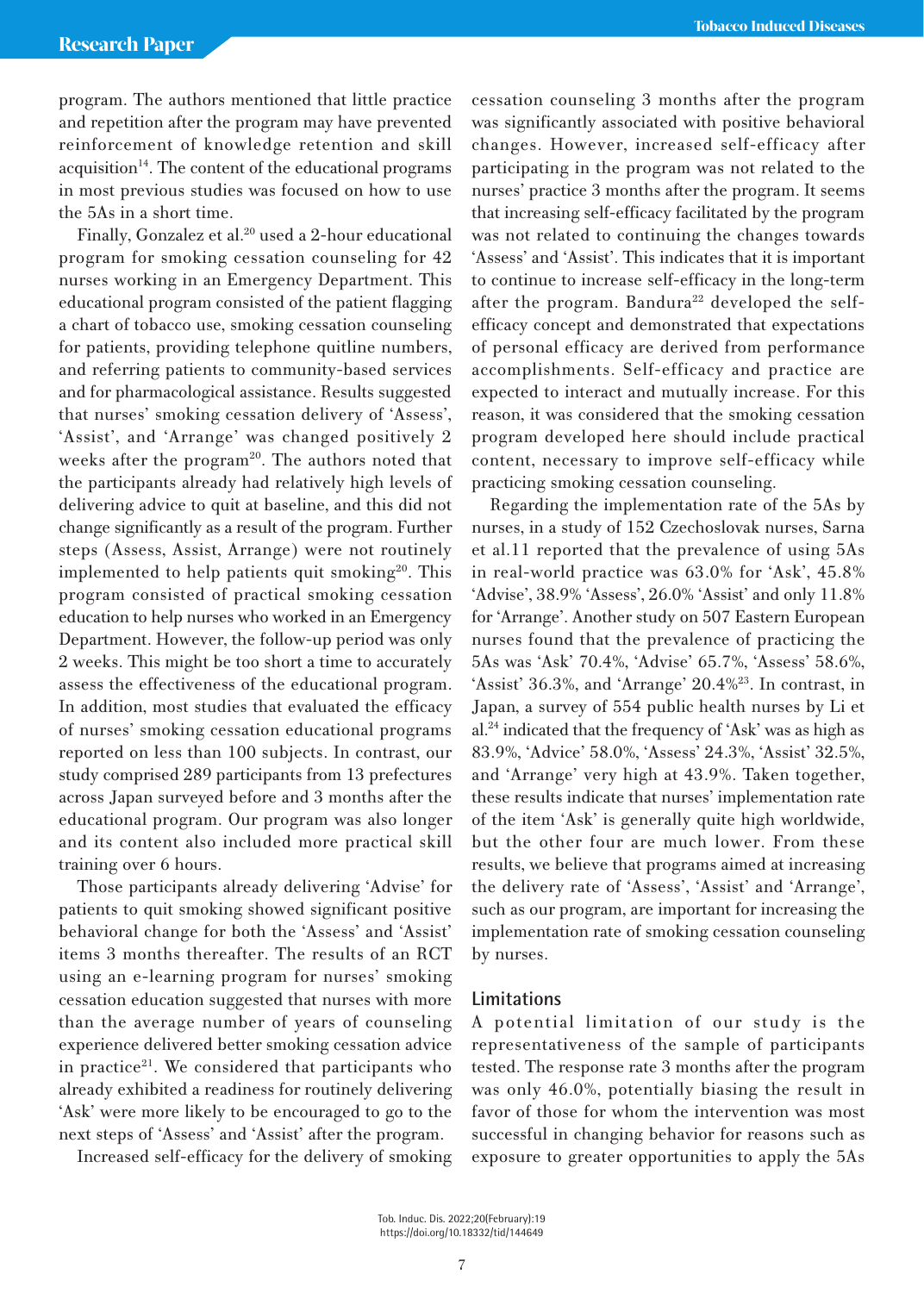counseling technique. Also, we investigated only Japanese nurses' practices. A previous study that investigated the smoking cessation practices and beliefs of oncology nurses in six countries suggested that Japanese nurses' practice of smoking cessation counseling was more conservative compared to other  $countries<sup>25</sup>$ . Therefore, these findings may not apply to nurses in other countries. Finally, our study did not analyze perceptional changes in smoking cessation. Participants who changed their behavior may have changed their perceptions of smoking cessation counseling through the program. Further studies are needed to determine detailed nurses' perceptions.

# **CONCLUSIONS**

A one-day smoking cessation educational program was effective at increasing the frequency of Japanese nurses providing smoking cessation counseling. Greater readiness to deliver smoking cessation counseling before participating in the educational program and to continue at a higher level of selfefficacy while practicing thereafter is important to encourage a behavioral change for delivering smoking cessation counseling.

### **REFERENCES**

- 1. World Health Organization. Tobacco. World Health Organization; 2021. July 26, 2021. Accessed August 21, 2021. https://www.who.int/news-room/fact-sheets/ detail/tobacco
- 2. Chu P, Pandya A, Salomon JA, Goldie SJ, Hunink MGM. Comparative Effectiveness of Personalized Lifestyle Management Strategies for Cardiovascular Disease Risk Reduction. J Am Heart Assoc. 2016;5(3):e002737. doi:10.1161/JAHA.115.002737
- 3. Tønnesen P. Smoking cessation and COPD. Eur Respir Rev. 2013;22(127):37-43. doi:10.1183/09059180.00007212
- 4. Choi SH, Terrell JE, Bradford CR, et al. Does Quitting Smoking Make a Difference Among Newly Diagnosed Head and Neck Cancer Patients? Nicotine Tob Res. 2016;18(12):2216-2224. doi:10.1093/ntr/ntw189
- 5. Maret-Ouda J, El-Serag HB, Lagergren J. Opportunities for Preventing Esophageal Adenocarcinoma. Cancer Prev Res (Phila). 2016;9(11):828-834. doi:10.1158/1940-6207.CAPR-16-0170
- 6. Zwar NA, Richmond RL, Halcomb EJ, et al. Quit in general practice: a cluster randomized trial of enhanced in-practice support for smoking cessation. Fam Pract. 2015;32(2):173-180. doi:10.1093/fampra/cmu089
- 7. Snaterse M, Dobber J, Jepma P, et al. Effective components of nurse-coordinated care to prevent recurrent coronary

events: a systematic review and meta-analysis. Heart. 2016;102(1):50-56. doi:10.1136/heartjnl-2015-308050

- 8. Rice VH, Stead LF. Nursing interventions for smoking cessation. Cochrane Database Syst Rev. 2000;(2):CD001188. doi:10.1002/14651858.CD001188
- 9. Wewers ME, Sarna L, Rice VH. Nursing research and treatment of tobacco dependence: state of the science. Nurs Res. 2006;55(4)(suppl 1):S11-S15. doi:10.1097/00006199-200607001-00003
- 10. Mak YW, Loke AY, Wong FKY. Nursing Intervention Practices for Smoking Cessation: A Large Survey in Hong Kong. Int J Environ Res Public Health. 2018;15(5):1046. doi:10.3390/ijerph15051046
- 11. Sarna LP, Bialous SA, Králíková E, et al. Tobacco Cessation Practices and Attitudes Among Nurses in the Czech Republic. Cancer Nurs. 2015;38(6):E22-E29. doi:10.1097/NCC.0000000000000222
- 12. Taniguchi C, Hibino F, Kawaguchi E, et al. Perceptions and Practices of Japanese Nurses Regarding Tobacco Intervention for Cancer Patients. J Epidemiol. 2011;21(5):391-397. doi:10.2188/jea.JE20110008
- 13. Taniguchi C, Tabuchi T, Sezai I, Hirano T, Kubota S, Tanaka H. The role and practice of nurses in Japanese smoking cessation therapy: a cross-sectional survey. Article in Japanese. Japanese Journal of Tobacco Control. 2017;12(4):73-81. doi:10.14950/jstc.12.73
- 14. Hughes J, Smith LS, Garrett-Wright D. Brief Intervention on Nurses' Knowledge and Behavior Regarding Smoking Cessation. J Nurses Prof Dev. 2018;34(5):257-262. doi:10.1097/NND.0000000000000465
- 15. Barta SK, Stacy RD. The Effects of a Theory-Based Training Program on Nurses' Self-Efficacy and Behavior for Smoking Cessation Counseling. J Contin Educ Nurs. 2005;36(3):117- 123. doi:10.3928/0022-0124-20050501-09
- 16. Borrelli B, Lee C, Novak S. Is Provider Training Effective? Changes in Attitudes Towards Smoking Cessation Counseling and Counseling Behaviors of Home Health Care Nurses. Prev Med. 2008;46(4):358-363. doi:10.1016/j.ypmed.2007.09.001
- 17. Clinical Practice Guideline Treating Tobacco Use and Dependence 2008 Update Panel, Liaisons, and Staff. A clinical practice guideline for treating tobacco use and dependence: 2008 update. A U.S. Public Health Service report. Am J Prev Med. 2008;35(2):158-176. doi:10.1016/j.amepre.2008.04.009
- 18. Prochaska JO, Norcross JC, DiClemente CC. Changing for Good: A Revolutionary Six-Stage Program for Overcoming Bad Habits and Moving Your Life Positively Forward. Harper Collins Publishers; 2007.
- 19. Miller WR, Rollnick S. Motivational Interviewing: Helping People Change. 3rd ed. Guilford Press; 2012.
- 20. González JM, de Tantillo L, Snowden K, Gattamorta K, Ortega J. Implementation of a Smoking Cessation Education Program in the Emergency Department. Adv Emerg Nurs J. 2018;40(3):204-213.